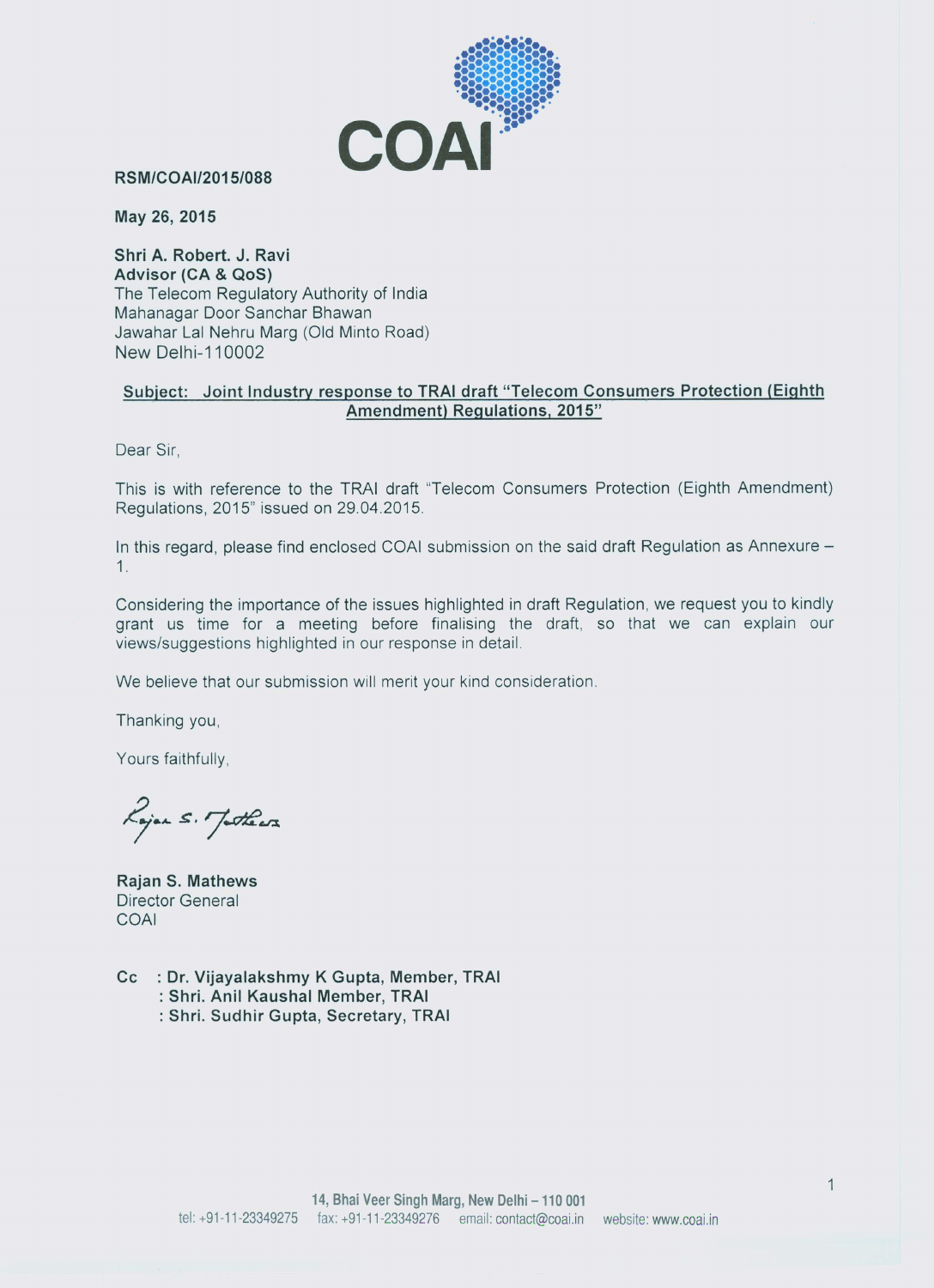

ANNEXURE – 1

# **I. Preamble:**

- 1) At the outset we would like to submit that all our member operators are committed to safeguard the interest of their data subscribers by providing them their usage and data tariff related information, regularly and in the most transparent manner.
- 2) Our members are also committed to safeguarding their data customers from any kind of Bill shocks due to the usage of data services and have already taken various initiatives in this front.
- 3) With this premise we would like to make following submissions with regards to the Activation and De-activation of the data services:

# **a) Regulation on Data activation will hamper the key government initiatives/Digital India Programme:**

- i) Digital India is an ambitious programme of the government of India to prepare the country for a "knowledge economy". The objective of the Digital India initiative is increased uptake and penetration of the digital communications services via enriched broadband and massive outreach of the services.
- ii) However at present, the broadband connectivity in India is one of the lowest in the world. TRAI has itself submitted in its Recommendations on Broadband titled "Delivering Broadband Quickly: What do we need to do?", that India ranks 125<sup>th</sup> with respect to fixed broadband and 113th with respect to wireless broadband among the other developed and developing countries.
- iii) TRAI has also highlighted that there are several supply side and demand side barriers which needs to be removed in order to increase the Broadband penetration in India.
- iv) In this regard, we believe that if the socio-economic benefits of broadband are to be realized, then adoption needs to be actively encouraged by the government through a **light touch Regulatory approach towards the service providers providing the service to the consumers**.

## **b) Data Deactivation and Reactivation process through 1925 already exists:**

- i) We would like to submit that even today there exists a standard mechanism wherein customers can request for deactivation of the data services through short code of 1925.
- ii) All the operators are using this customer friendly option to deactivate data service and the Short code is accessible through any of the commonly used self-service options i.e. SMS or IVR.
- iii) Further, the operators are also in process of creating awareness of this mechanism among its customers by informing them through SMS broadcast about this option for easy deactivation of data service through **a toll-free short code i.e.1925**.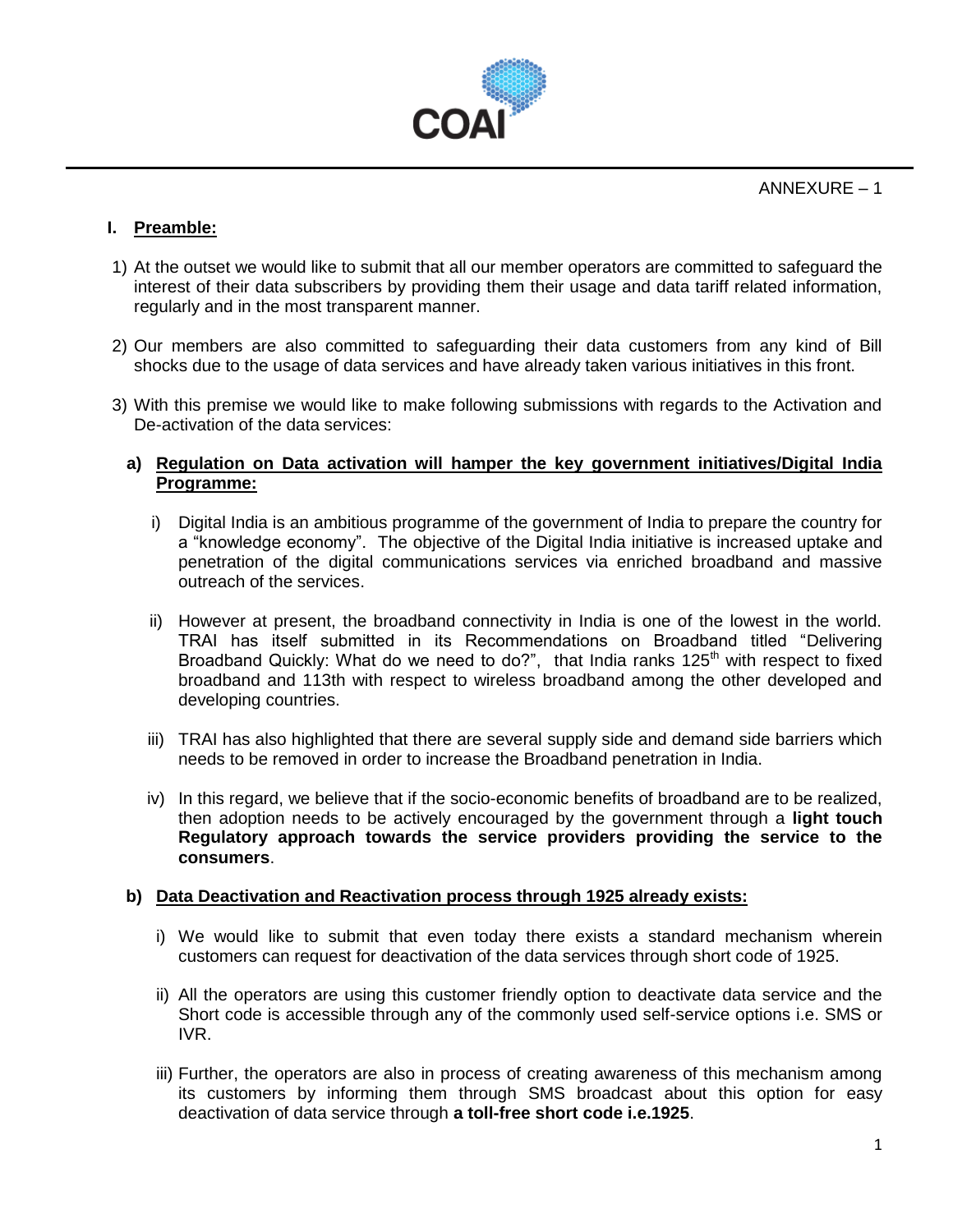

iv) Thus, we believe that the concerns of the consumers are already being addressed by the above mentioned mechanism as the customer has the option of easily deactivating the data services. **Hence we are of the view that there is no need for the further regulation on the issue.**

# **c) Data is a Core Bearer service:**

i) We wish to submit that Data along with Voice (Local, STD, and ISD), SMS & Roaming are part of the core bearer services and hence it is provisioned as a part of core services. Unified License (UL) prescribes following clause for the scope of the Access Service:

*"Scope of Access Service: Scope of this authorization covers the following: 2.1(a)(i) The Access Service under this authorization covers collection, carriage, transmission and delivery of voice and/or non-voice MESSAGES over Licensee's network in the designated Service Area. The Licensee can also provide Internet Telephony, Internet Services including IPTV, Broadband Services and triple play i.e. voice, video and data…"*

ii) We believe that in the very near future, data would become the key service preferred over Voice and SMS.

# d) **Opt-in process for data activation will lead to consumer inconvenience:**

- i) As the customers consent are received for using the Voice, SMS and Data by the operators through CAF they are also made aware of the tariffs for all different bearer services activated on the SIM i.e. Voice, SMS, Data as well as Roaming.
- ii) We are of the view that separate opt-in for data services through short code would lead to inconvenience to a majority of customers who are eagerly looking forward to use data services with the high proliferation of cheaper data capable devices and smartphones.
- iii) Further, Internet accessibility depends on the device compatibility, device settings and proper GPRS settings. In current scenario even when data is pre-activated, due to issues with handset settings or GPRS settings, many customers find it difficult to access internet. Stopping pre-activation of data services will add to the inconvenience of customer and he will not be able to find out the actual reason (service activation /device setting/ GPRS settings) behind inaccessibility of internet. In majority of cases customers will not try hard and this will hamper growth of internet literacy.

## **Industry Suggestion:**

In light of the above, we would like to submit as follows:

- a) The proposed Draft Regulation on activation of data services will hamper the Digital India initiative.
- b) Easy process for Data Deactivation and Reactivation process already exists through 1925.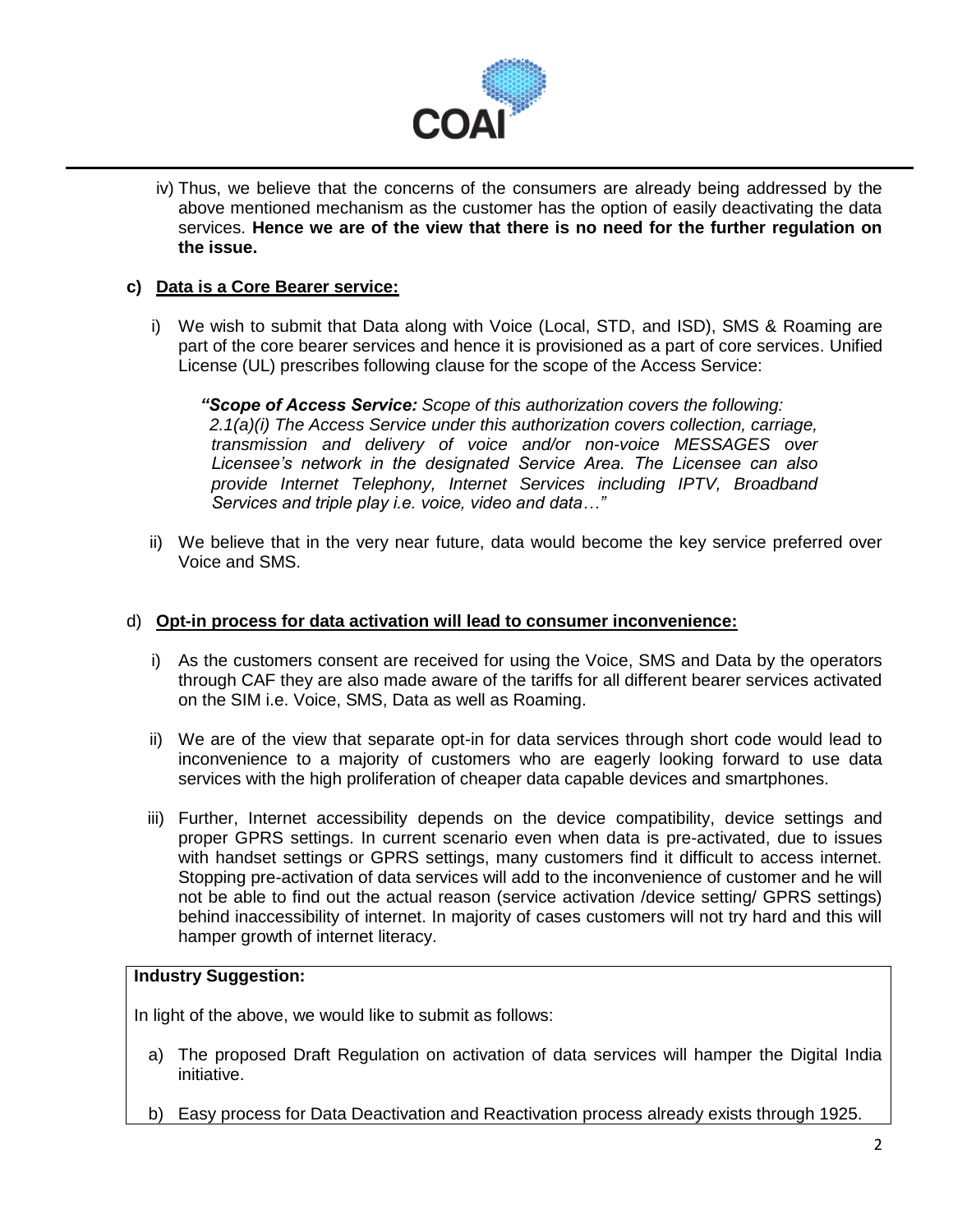

- c) Data is a Core service and mandating opt-in will lead to consumer inconvenience.
- d) In light of the above and in order to ensure take-up of broadband & data services, the current mechanism of activation and deactivation of data should be continued with.

# **II. Industry Submission on each proposed Regulation is as below:**

# 1) **Regulation 10A (1) : Information to consumers on data usage - (Volume Based Users)**

*"Every service provider shall, through SMS or USSD, provide to all subscribers of the Cellular Mobile Telephone Service, on whose mobile phone data services are activated, except those subscribers who have availed data plan through special tariff vouchers or combo vouchers or addon pack, after every five thousand kilobytes of data usage, the quantum of data used during the validity period or -billing cycle and the tariff for such usage of data."*

# **Industry Response:**

We would like to submit that based on technical capabilities, operators **should be allowed to implement any one of the following options**:

- a) **Option 1:** Operators will inform the customers about the internet usage and charges at the end of every data session.
- b) **Option 2**: Customers may be sent an SMS / USSD alert, after every 5 MB of data used, which will inform the customer about (a) the quantum of data used during the billing cycle **for Postpaid** and the tariff of data used for such period and (b) quantum of data used since the last alert **for Prepaid and** the tariff of data used for such period. We would hereby like to mention that as this solution currently does not exists, our members will require at least 4 months' time to develop the same.

Customers through this alert will also be prompted to opt for data (internet) packs informing them pack options and how to get the same.

## **2) Regulation 10A (2) : Information to consumers on data usage - (Data Pack Users)**

*"Every service provider shall, through SMS or USSD, provide to the consumer, who has taken data plan through Special Tariff Voucher or Combo Voucher or add-on pack, or whose tariff plan provides for free or discounted tariff for data usage upto a certain limit, an alert each time immediately after consumption of fifty percent of the data, ninety percent of the data and hundred percent of data available to the consumer under the Special Tariff Voucher or Combo Voucher or add-on pack or the tariff plan, as the case may be.."*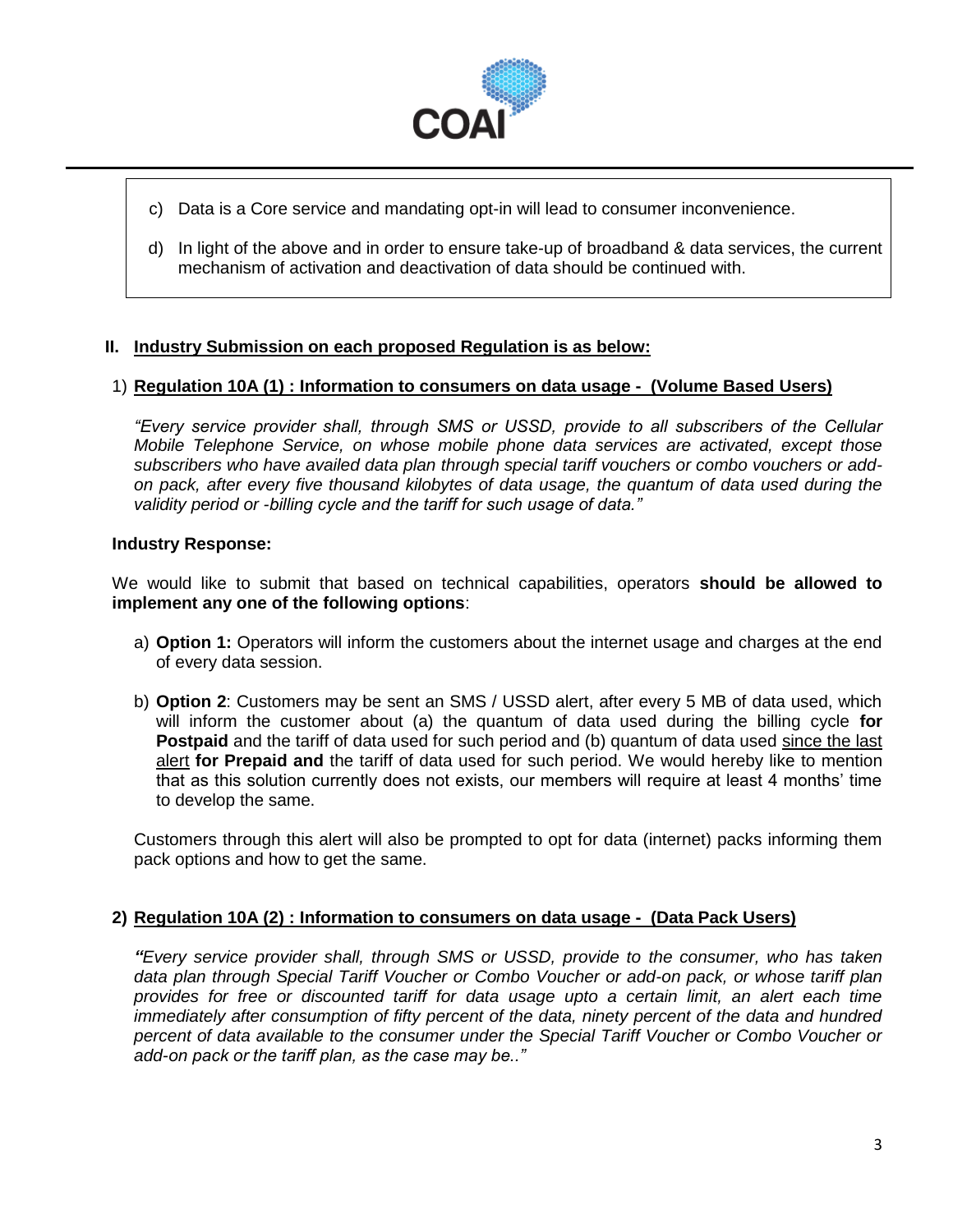

## **Industry Response:**

Based on technical capabilities operators should be allowed to **implement any one of the following options for both prepaid and postpaid customers:**

- a) **Option 1**: Operators will inform the customers about the internet usage, charges and remaining volume of the pack at the end of every data session.
- b) **Option 2**: Customers may have opted for multiple data packs. As a result, it will not be possible to calculate the balance of the data in percentage terms. However, alert can be sent to the customers when the balance in customer's account is approaching towards the data usage quota (for example: before 50 MB, 30 MB, 20 MB, 10 MB). At these different stages, customer can be informed to opt for new pack in order to enjoy data at cheaper rates (so that VBC rates can be avoided and accordingly customer is saved from a bill-shock).
- c) **Option 3**: In line with the TRAI direction for internet usage (for broadband / internet customers), we can adopt similar practice for postpaid mobile customers and send alerts to the customers at 80% and 100% of their data quota of their existing pack getting exhausted – this will give a uniform experience to customers who use internet frequently through data packs / plans whether through broadband or mobile internet.

## **3) Regulation 10A (3): Communication for International Roaming customers**

*"*Every service provider shall, through SMS or USSD, provide to the consumer, having international roaming facility on his mobile connection, an alert, immediately after the consumer roams outside the territory of India, advising him to deactivate the data services in his mobile phone if he does not want to use data services while roaming outside the country*."*

## **Industry Response:**

- a) Customers are informed about how they can deactivate data through their handset if they do not wish to use data.
- b) Customers can opt for data packs in order to ensure that they do not get charged on volume basis and in this way bill shock is also avoided to the customer.
- c) Customers going on international roaming are informed about the data usage charges while on international roaming.

## **4) Regulation 10B. Activation or deactivation of data services:**

" *(1) No service provider shall activate or deactivate the data service on the Cellular Mobile Telephone connection of a consumer without his explicit consent.* 

*(2) Every Cellular Mobile Telephone Service provider shall provide toll free short code 1925 for receiving request of the consumer for activation and deactivation of data service."*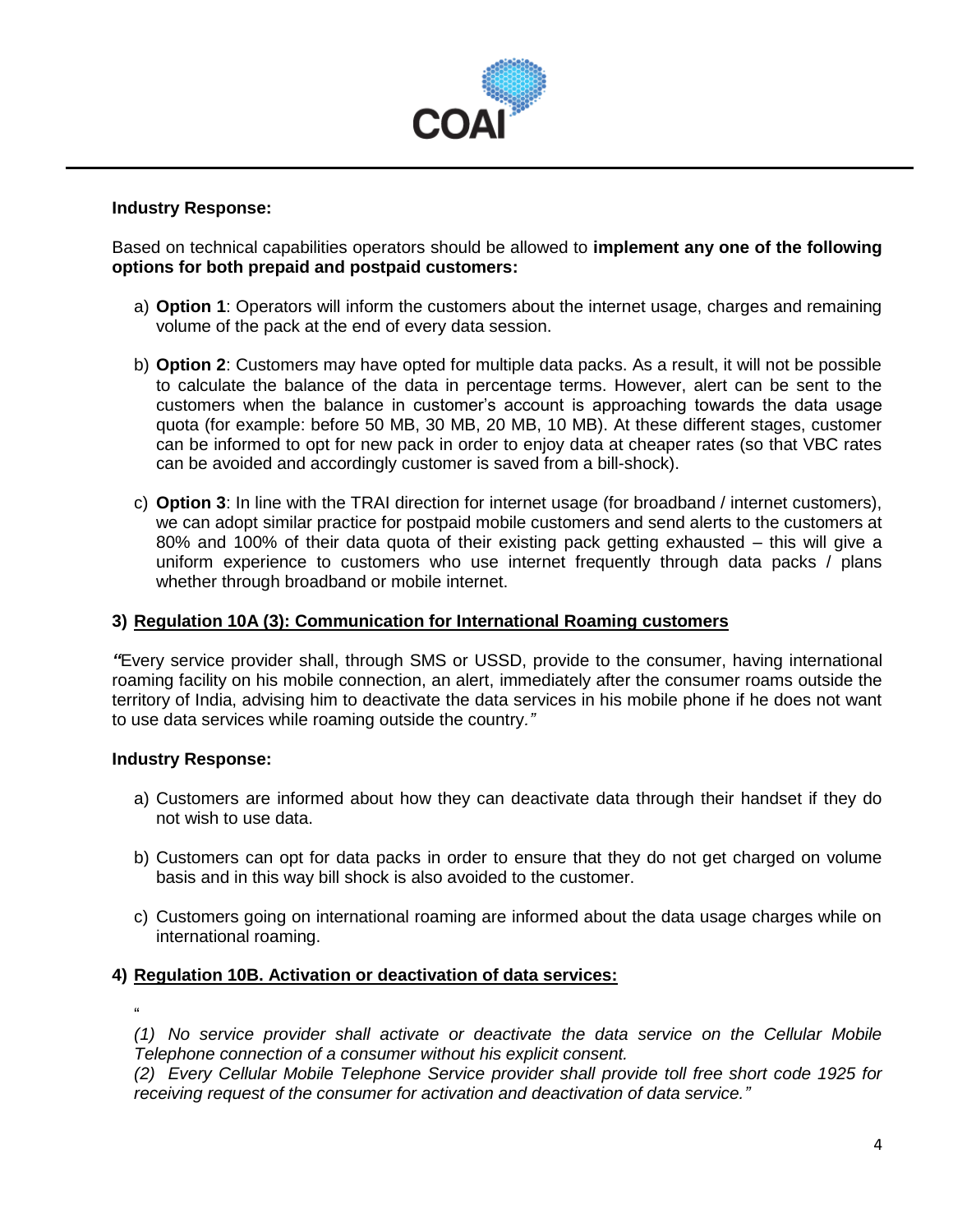

## **Industry Response:**

- a) As highlighted in the preamble we believe that mandating data activation through a short code will hamper the take up of the internet/broadband services
- b) We further believe that the current mechanism of deactivation of the data services through short code of 1925 gives customers, not requiring data services, adequate option to discontinue the services.
- c) Also, customers not requiring data services can also request for deactivation of the same through the call centre of the TSP's.

## **Industry Suggestion:**

- a) Current standard mechanism of Deactivation and Reactivation of the data services through the short Code 1925 to be continued.
- b) In the welcome message on the activation of the service, information regarding this mechanism is to be communicated to the subscriber.
- c) All the operators to create awareness of their mechanism through various channels i.e.
	- i) Through their website
	- ii) At Point of Sale
	- iii) Through Periodic publication i.e. every 6 months

## **III. Resolution of the Complaints pertaining to the Data services:**

1) As per the Explanatory Memorandum of the draft Regulation TRAI has highlighted mainly four types of complaints being received by them with respect to the Data Services. We would like to make following submission with regards to these complaints:

## **a) Non-availability of information relating to usage of data –**

As highlighted above all the operators are already providing the usage related information to its subscribers after the end of each session (for pre-paid subscriber). Further, Industry suggestion in Point No. 1 and Point No.2 highlighted above will address these complaints.

## **b) Non-availability of information to consumers whenever the data pack is exhausted or when the quantum of concessional or discounted tariff in a plan is exhausted and for further usage the customer is charged at the default tariff for data-**

Industry suggestion highlighted in Point No.2 above will address this concern as all the operators will be providing the consumption related information to both its pre-paid and post-paid subscriber on the data pack.